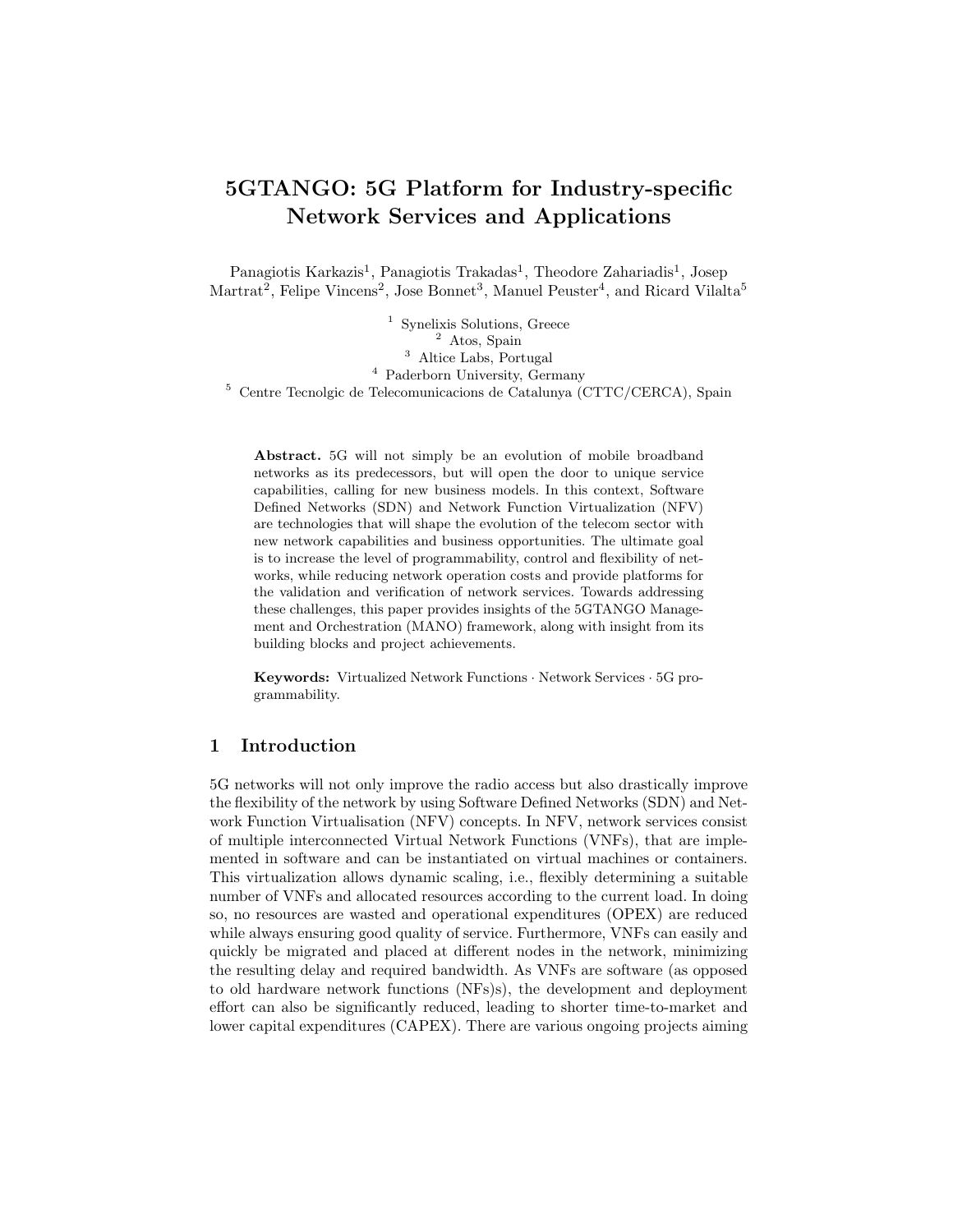#### 2 P. Trakadas et al.

to achieve flexible NFV Management and Orchestration (MANO) of such Network Services (NS) and VNFs. However, current approaches are still not mature enough and support only limited functionality [ref]. The 5GTANGO project is developing an NFV framework that provides a programming model, development and testing toolchain for virtualized services, which is fully integrated with a DevOps-enabled service platform and orchestration system. In particular, the objective of 5GTANGO platform is threefold: First, to support and simplify the creation of network service packages and descriptors, even for complex configurations by providing an extensive Software Development Kit (SDK) that supports creation of network service descriptors and packages. Second, a main novelty of 5GTANGO is the development of the Validation and Verification (VnV), which is a stand-alone platform that allows developers, operators, or 3rd parties to test their VNFs and network services in an automated fashion. Third, the Service Platform (SP) manages and orchestrates submitted network services while abstracting the infrastructure details and providing management of different users and isolation of resources (network slicing). Overall, 5GTANGO greatly alleviates the burdens of development, deployment, management, and orchestration throughout the lifecycle of network services by introducing a complete DevOps Approach. 5GTANGO can be downloaded, install and run by using the referred quickguide. The next sections provide an overview of the 5GTANGO architecture along with a brief explanation of the main building blocks, as well as project achievements and future work.

# 2 Project Architecture

The goal of this section is to describe the high-level architecture and concepts envisioned for 5GTANGO, providing a brief overview of the three main building blocks, namely the SDK, the VnV, and the SP, as depicted in Figure 1. An adequate synergy between these three components aims for enabling rapid design, implementation, testing and deployment of novel networked services following a DevOps workflow.



Fig. 1. 5GTANGO architecture.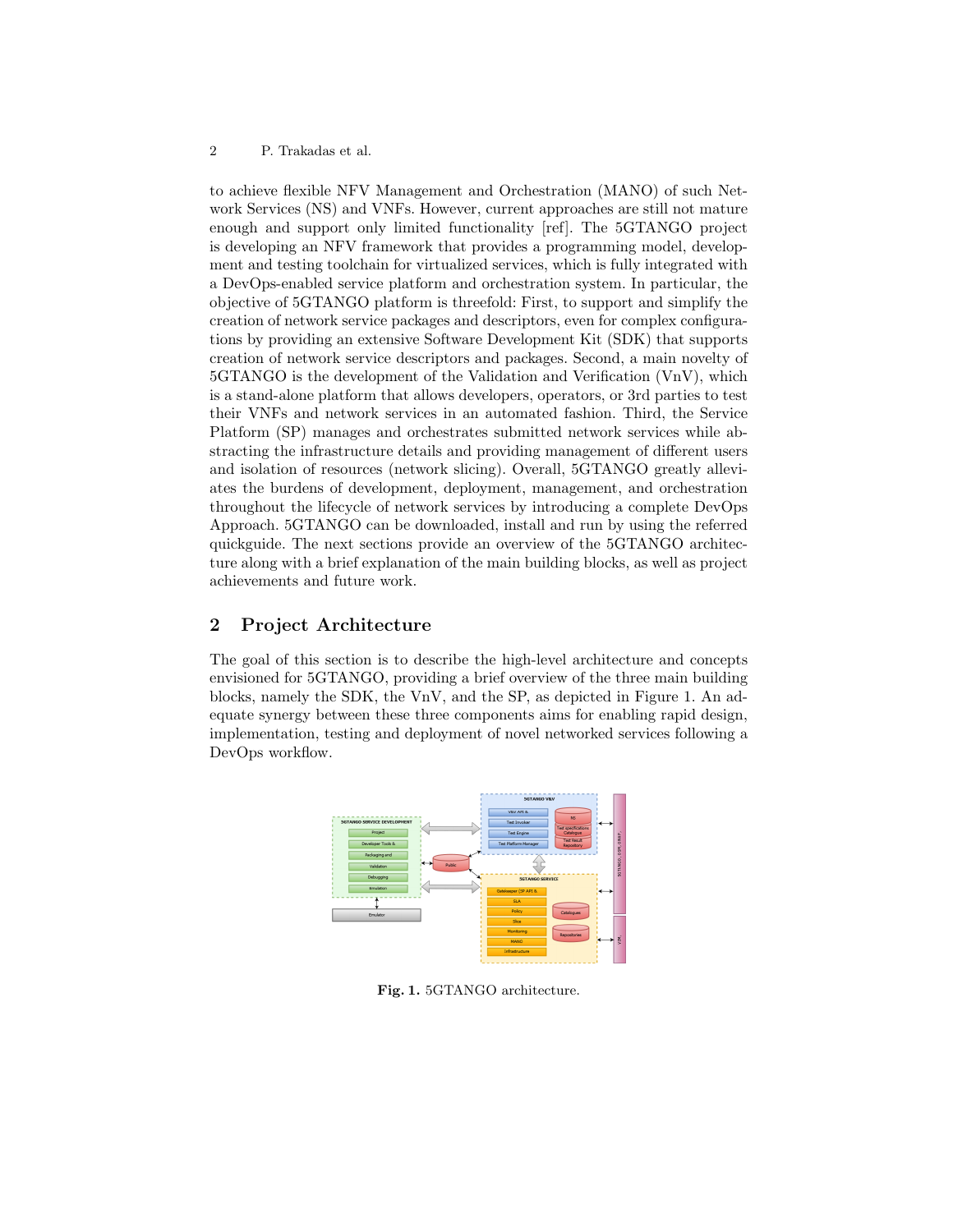### 2.1 SDK toolset

The philosophy of 5GTANGO SDK is to provide a useful blend of looselycoupled, light-weight tools which could be used independently on their own, as well as in synergy with each other, assisting the global goal of VNF and service development for the 5GTANGO Service Platform. The functionality of the SDK can be roughly bundled in the following major components. Project environment tools are responsible for setting up the local developer workspace environment on the developer's computer, for example preparing the file system and folder structure to store environment information, authorization tokens, etc. Developer schemas are used to formalise the structural requirements of involved 5GTANGO artifacts. In many cases, descriptors are required. These schemas will detail the data model and required format to specify them. The development tools assist the programmer in creating images, descriptors for services or VNFs and specific managers for controlling services. These tools usually result into additional files within the prepared project folder structure. Packaging and access tools enable to combine all single, standard-aligned, project artifacts into a single package or archive which can be uploaded to execution environments such as the emulator, the VnV or the Service Platform. Validation tools are used to execute a number of formal checks on produced packages without actually deploying them, such as syntactical checking of the descriptor files. Emulation tools enable to deploy service packages on a locally emulated environment. Finally, debugging tools assist the developer to inspect state, conditions or bugs in deployed services, presumably the emulator.

### 2.2 VnV platform

The VnV platform has been designed and developed to work seamlessly with the rest of the 5GTANGO components and other MANO platforms. The major components which comprise the VnV are described below. The API gateway provides a common entry point for all VnV API calls, while the GUI provides a user friendly way to exercise the VnV APIs. The test results repository stores the results of each test (either pass or fail), making them available to interested entities. The Test invoker checks for events which can trigger automated test execution. These are triggered by changes to test environment configuration, test metadata, test, network service, or network service metadata. The test invoker receives notifications of changes and then generates the list of tests which need to be executed and passes that on to the test engine. The test engine is a network service capable of testing specific workflow engine. The test engine is responsible for executing tests and controlling the scheduling of tests to be executed. The test platform manager provides the test engine with an interface for network service deployment. This component contains a lot of the logic required to actually deploy, run, and tear down network services. It also provides a high level interface to allow the collection of advanced metrics. The test platform manager supports multiple orchestration platforms.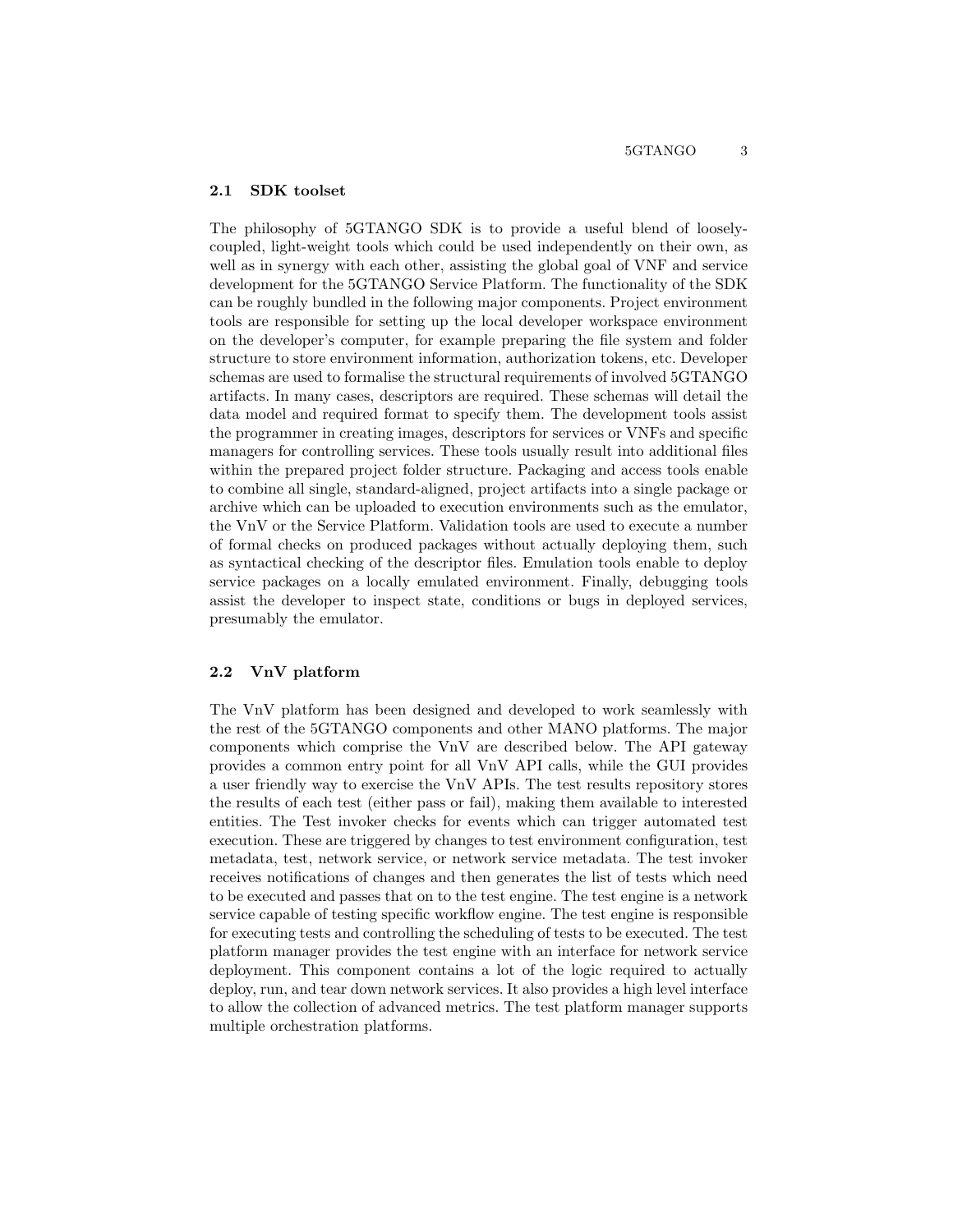4 P. Trakadas et al.

### 2.3 Service Platform

The 5GTANGO Service Platform consists of several components running as microservices and interacting with each other in order to manage the lifecycle of VNFs and NS. The Gatekeeper is the front-end component, responsible to secure and forward the incoming requests to the platform (OSS/BSS). The MANO Framework is the core of the Service Platform and implements the ETSI NFV Orchestrator (NFVO) and VNF Manager (VNFM) functions, responsible to onboard and manage the lifecycle of VNFs and NSs. The Slice Manager is responsible for the Network Slice layer, on-boarding Network Slice Templates (NSTs) and managing the lifecycle of Network Slices Instances (NSIs). The Infrastructure Adapter implements the interaction with several infrastructures, providing an abstraction to support multiple the Virtualized Infrastructure Managers (VIMs) and WAN Infrastructure Managers (VIMs). The Catalogue and Repository are databases that store descriptors and records, respectively, as well as other service-related information. The Policy Manager centralizes the policies of the whole system XIL18, while the SLA Manager defines and manages SLAs, checking whether violations occur. Finally, the Monitoring Manager is responsible to collect and deliver monitoring data related to VNFs, NSs, and Network Slices.

## 3 Project Achievements

This section provides the main project achievements with respect to the three major components discussed above.

## 3.1 SDK

It provides a set of more than ten loosely coupled, but tightly integrated, tools to develop, manage, validate, test, and package single VNFs, complex network services and NFV test scenarios for the most prominent service platforms, i.e., SONATA, OSM, and ONAP. It also provides a lightweight prototyping platform allowing to emulate complex multi-PoP scenarios on a local environment, shortening the development cycle and lowering the barrier to create new VNFs and services. Moreover, it also introduces benchmarking tools to evaluate locally VNF performance.

## 3.2 VnV

This component has been designed to be generic in order to be easily adaptable to all NFV-compliant infrastructures, so that it can be easily replicated in any operators NFV infrastructure or even multi-tenant infrastructures, providing a simple interface to interact with. Moreover, one of the main achievements is that the VnV is compatible with OSM, ONAP and SONATA platforms, which allows the VnV user to instantiate, validate and verify network services in the